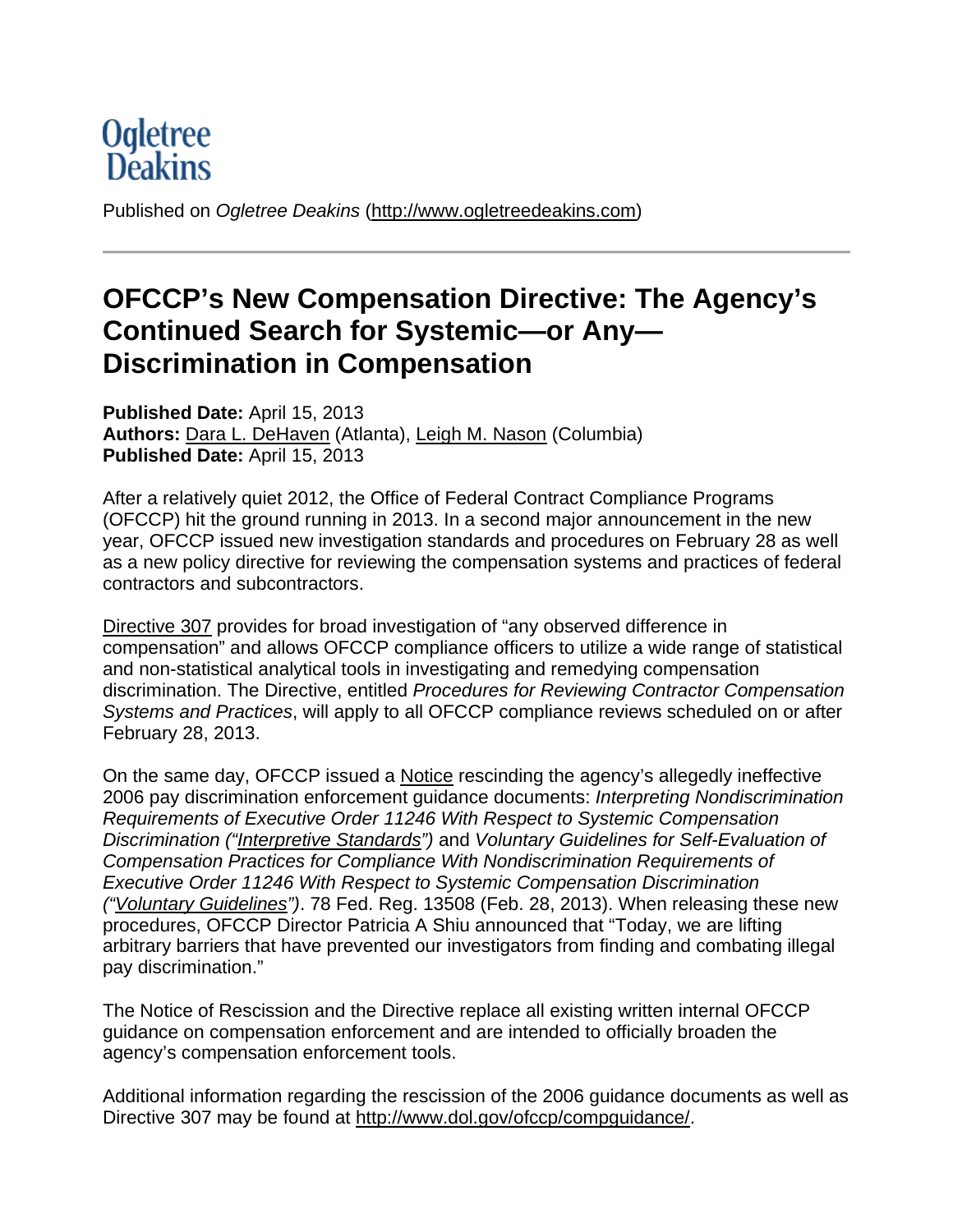#### **Background—More of the Same**

Under Executive Order 11246 and its implementing regulations, contractors may not discriminate in "rates of pay or other forms of compensation." Contractors must review and monitor their compensation systems to "determine whether there are gender-, race-, or ethnicity-based disparities." During a compliance evaluation, OFCCP requests compensation data and analyzes contractors' compensation systems and practices to determine if discrimination exists and, if so, how it should be remedied. 41 C.F.R. § 60-  $2.17(b)(3)$ , (d).

OFCCP's announcement of new compensation standards is a continuation of the agency's strategy in recent years to address compensation discrimination by issuing internal directives, broadening investigation procedures, and imposing new compensation data collection tools. The federal contractor community is well aware that OFCCP had already effectively abandoned the rigorous standards embodied in the 2006 Interpretive Standards. In June 2010, OFCCP quietly issued an internal directive that established a new "trigger" for identifying possible indicators of possible pay bias; shortly thereafter, the agency officially proposed to rescind its Interpretive Standards. In May 2011, OFCCP proposed to amend the Itemized Listing attached to a revised compliance review Scheduling Letter to include a demand that contractors produce detailed individual employee compensation-related data in compliance reviews. Although the Scheduling Letter and Itemized Listing have not yet been approved by the Office of Management and Budget (OMB), OFCCP is already requesting this individualized data in almost every compliance review.

#### **2006 Compensation Guidance Rescinded to Provide More Flexibility to OFCCP Investigators**

OFCCP's 2006 Interpretive Standards established analytical procedures to be followed by the agency in assessing and alleging systemic compensation discrimination; the Voluntary Guidelines provided a methodology and "safe harbor" for contractors' self-evaluation of pay practices. OFCCP now complains, however, that these guidelines "addressed only a single type of pay practice [systemic discrimination] using limited evidence and a highly specified analytic framework." 78 Fed. Reg. at 13509. The Interpretive Standards and Voluntary Guidelines "impede the agency's ability to detect and investigate compensation discrimination" and "significantly undermine the ability of the agency and contractors to vigorously investigate and identify compensation discrimination consistent with Title VII principles." *Id.*

With the "impediments" of the Interpretive Standards and Voluntary Guidelines in mind and "to provide transparency," OFCCP will no longer be limited in its investigation or analysis of potential pay discrimination. The agency will use both statistical and nonstatistical analyses, as well as anecdotal evidence, to ferret out and remedy compensation discrimination, even if no pay disparities are reported by employees.

OFCCP will now assume a case-by-case approach to analyzing compensation issues and will consider five principles when reviewing contractor pay practices: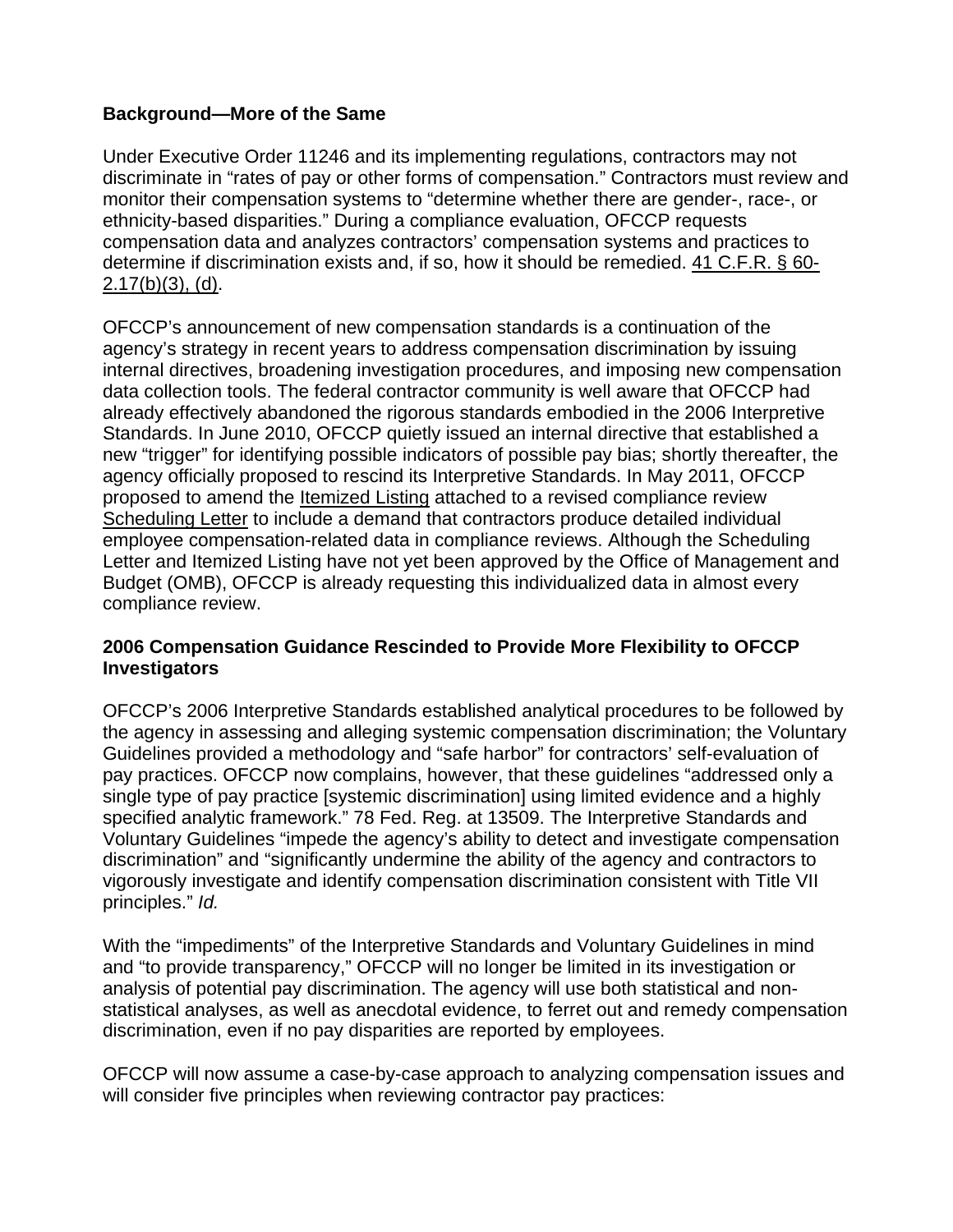- Determining the most appropriate and effective approach from a range of investigative and analytical tools. OFCCP will utilize "preliminary analysis techniques" early in a compliance review to prioritize resources and determine if further analysis is warranted, such as a review of data and payroll practices, employee interviews, statistical and non-statistical analyses, and consultation with labor economists and other experts.
- Considering all employment practices that may lead to compensation discrimination. OFCCP's inquiry into "compensation" can include salary, wages, overtime pay, bonuses, commissions, vacation and holiday pay, allowances, insurance and other benefits, stock options, profit sharing, and contributions to retirement, as well as access to earnings opportunities (such as higher-paid positions, work assignments, training, desired sales territories, etc.)
- Developing appropriate pay analysis groups. OFCCP may combine employees into "appropriate pay analysis groups," which are comparable for purposes of the contractor's pay practices but which may not reflect distinct job titles, units, categories, or job groups. The size and definition of the group used will depend on the particular industry, the types of jobs and compensation at issue, the contractor's pay practices, and available data.
- Investigating large systemic, smaller unit and individual discrimination. When data are inappropriate or insufficient to support a claim of systemic pay discrimination, OFCCP may examine the data to address compensation differences based on specific job titles, units, or other small groupings.
- Reviewing and testing factors before including them in analysis. OFCCP will evaluate any factor offered by the contractor to explain differences in employee pay to determine whether it should be included in the agency's analyses.

#### **What Title VII Discrimination Standards Will Apply?**

OFCCP insists that it will be using its legal authority to hold contractors to the same legal standard that courts use to evaluate pay discrimination claims under Title VII of the Civil Rights Act. Nonetheless, it remains unclear what Title VII standards will apply.

OFCCP compensation reviews have focused on current pay disparities and the contractor's ability to explain the non-discriminatory reasons for such disparities. Significantly, the agency's inquiries do not focus on identifying specific discriminatory decisions that may have caused the disparities. OFCCP's continued focus on current pay disparities seems at odds with more recent controlling Title VII law. According to the majority opinion in the 2007 U.S. Supreme Court case *Ledbetter v. Goodyear Tire & Rubber Co.*, 550 U.S. 618 (2007), Title VII claimants cannot focus on current pay because Title VII itself focuses only on discrete pay decisions. A majority of the Court dismissed Ledbetter's lawsuit because she did not identify or challenge any discrete pay decision occurring within the Equal Employment Opportunity Commission's (EEOC) 180/300 day charge-filing period.

The Lilly Ledbetter Fair Pay Act of 2009 reversed the timeliness portion of the Ledbetter decision, but did not change the crucial portion of the majority decision, namely that Title VII focuses solely on discrete decisions, not current pay. According to the current statute, "an unlawful employment practice . . . with respect to compensation discrimination" is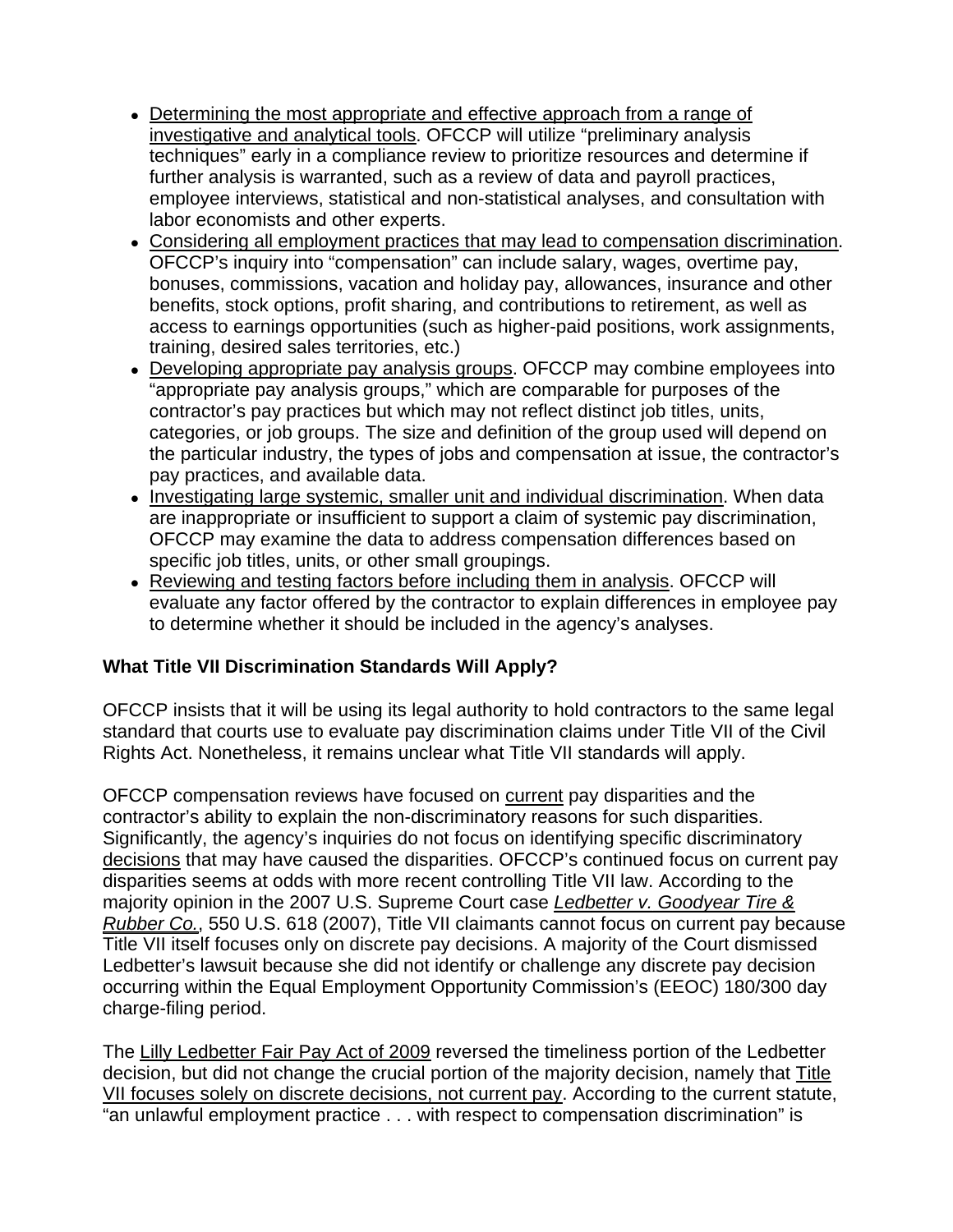something that results from a discriminatory decision or other practice. 42 U.S.C. Section 2000e-5(e)(3)(A).

Despite the fact that OFCCP observers have commented on the apparent disconnect between OFCCP practice and current Title VII law for several years, the new Guidance does not address this issue or indicate any change in direction. Time will tell if OFCCP's approach to evaluation of compensation discrimination in current pay will withstand judicial scrutiny.

#### **Directive 307's New Investigative Procedures—Emphasis on Case-by-Case Analysis Provides Little Guidance to Contractors**

In the comments to OFCCP's Notice of Rescission, contractors requested that OFCCP provide clarity and consistency about how the agency will investigate pay practices. Directive 307 establishes procedures to be used by OFCCP in reviewing compensation systems and practices in line with the factors addressed in the Notice of Rescission. The Directive addresses how OFCCP will review compensation data received at the beginning of a desk audit as well as at subsequent stages of a compliance evaluation. These procedures, which apply to any compliance review scheduled on or after February 28, 2013, will also apply to the investigation of employee complaints alleging compensation discrimination.

Despite OFCCP public statements to the contrary, the new Directive offers little "clear guidance" at all for federal contractors in preparing affirmative action programs that will pass the scrutiny of an OFCCP compliance review. Rather, the Directive provides investigators continued broad discretion to examine a wide array of contractor practices and to make case-by-case judgments on how to proceed in any given compliance review. The Directive states the following:

Investigation of potential compensation discrimination presents complex and nuanced issues. The choice of the best approach for a case depends upon the underlying facts, the available data, and the contractor's compensation system and practices. As such, OFCCP takes a case-by-case approach to analyzing compensation issues.

# **1. Preliminary Analysis and Assessment of Quantitative and Qualitative Factors**

Generally, OFCCP will conduct a "preliminary analysis" of summary compensation data submitted pursuant to the scheduling letter. OFCCP will use the preliminary analysis to determine whether to continue the compliance evaluation, including requesting and reviewing individual employee-level data. OFCCP will not limit or define the scope of further review based solely on the results of the preliminary analysis.

The preliminary analysis usually will assess both quantitative and qualitative factors.

#### *Quantitative factors may include:*

- The size of the overall average pay difference based on race and gender;
- The size of the largest average pay difference within job groups or the contactor's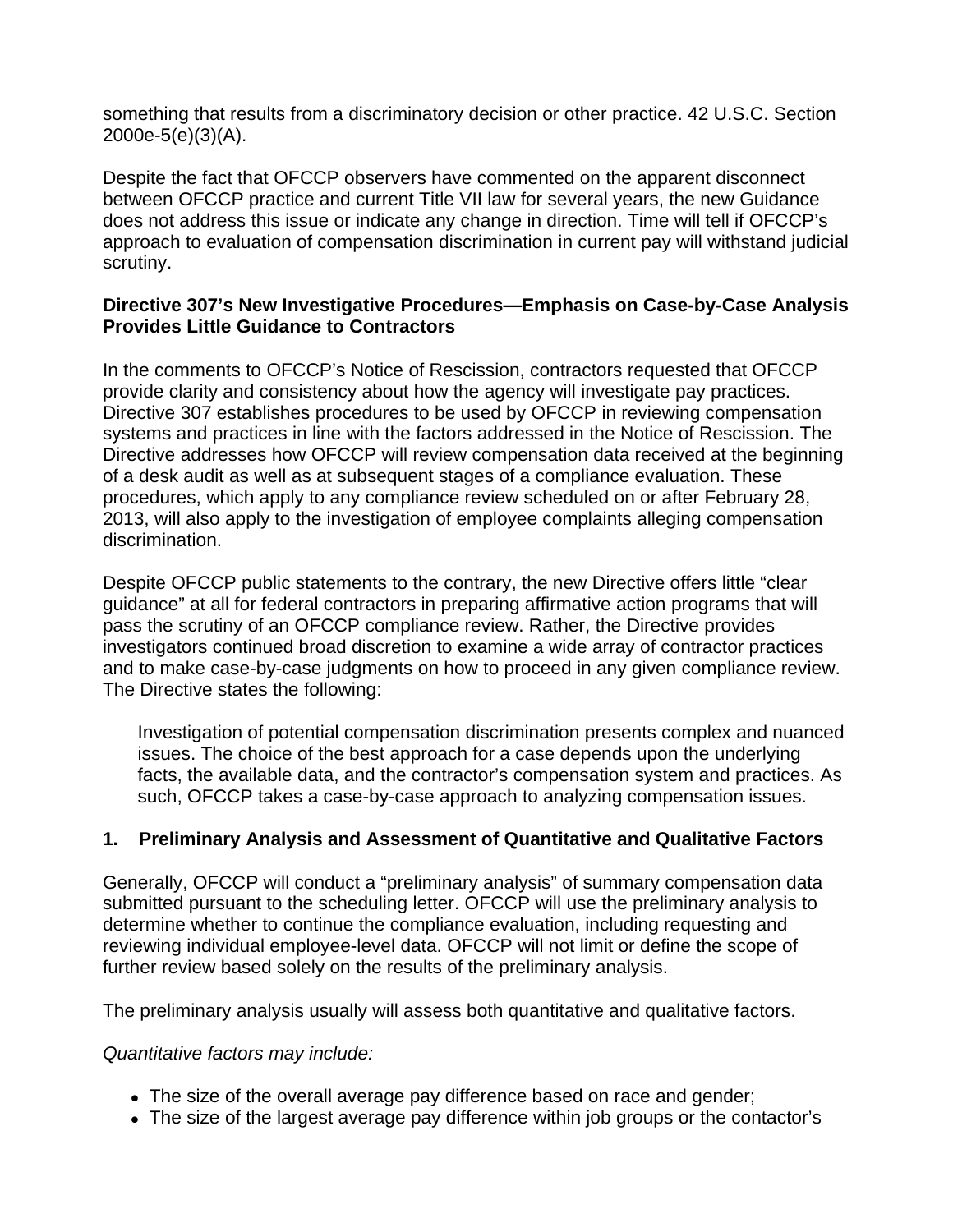existing salary band or pay grade system;

- The number of job groups or grades where average pay differences based on race or gender exceed a certain threshold; or
- The number of employees affected by race- or gender-based average pay differences within job groups or grades.

#### *Qualitative factors may include:*

- Compliance history and OFCCP or EEOC complaints (a "bad actor" factor);
- Anecdotal evidence (such as employees who can testify about discrimination);
- Potential violations involving other employment practices (another "bad actor" factor); or
- Data integrity issues.

#### **2. Analysis of Individual Employee-Level Data**

In any case where individual data is provided or requested, OFCCP will assess whether or not the information is complete and may seek clarification or supplementation of the materials submitted. Data that the contractor maintains in an electronic form must be submitted in a useable and readable electronic format upon request.

### **3. Use of a Wide Range of Investigative and Analytical Tools**

As noted above, a variety of tools are available to OFCCP for investigating and analyzing compensation issues and there is no single tool that must be used in every case. The particular analytical tool, or combination of tools, that will be used depends on the facts of the case. These tools may include statistical analysis, non-statistical analysis, including cohort analyses, and anecdotal evidence collected as part of the investigation.

In every case OFCCP will seek to answer three questions:

- Is there a "measurable difference" in compensation on the basis of sex, race, or ethnicity?
- Is the difference in compensation between employees who are comparable under the contractor's wage or salary system?
- Is there a legitimate non-discriminatory explanation for the difference?

OFCCP does not say how it will make these determinations or how "measurable difference" is defined, but asserts that "[s]tatistical evidence is not required in all compensation cases; other evidence may be used to evaluate potential discrimination in pay." Neither is anecdotal evidence or individual complaints of pay discrimination required for OFCCP to proceed with its investigation. *Frequently Asked Questions: OFCCP Procedures for Reviewing Contractor Compensation Systems and Practices ("FAQs")*, Nos. 28 and 29.

Note also that the Directive instructs OFCCP compliance officers to examine "[h]igh level professional and managerial positions . . . to determine if 'glass ceiling' issues exist."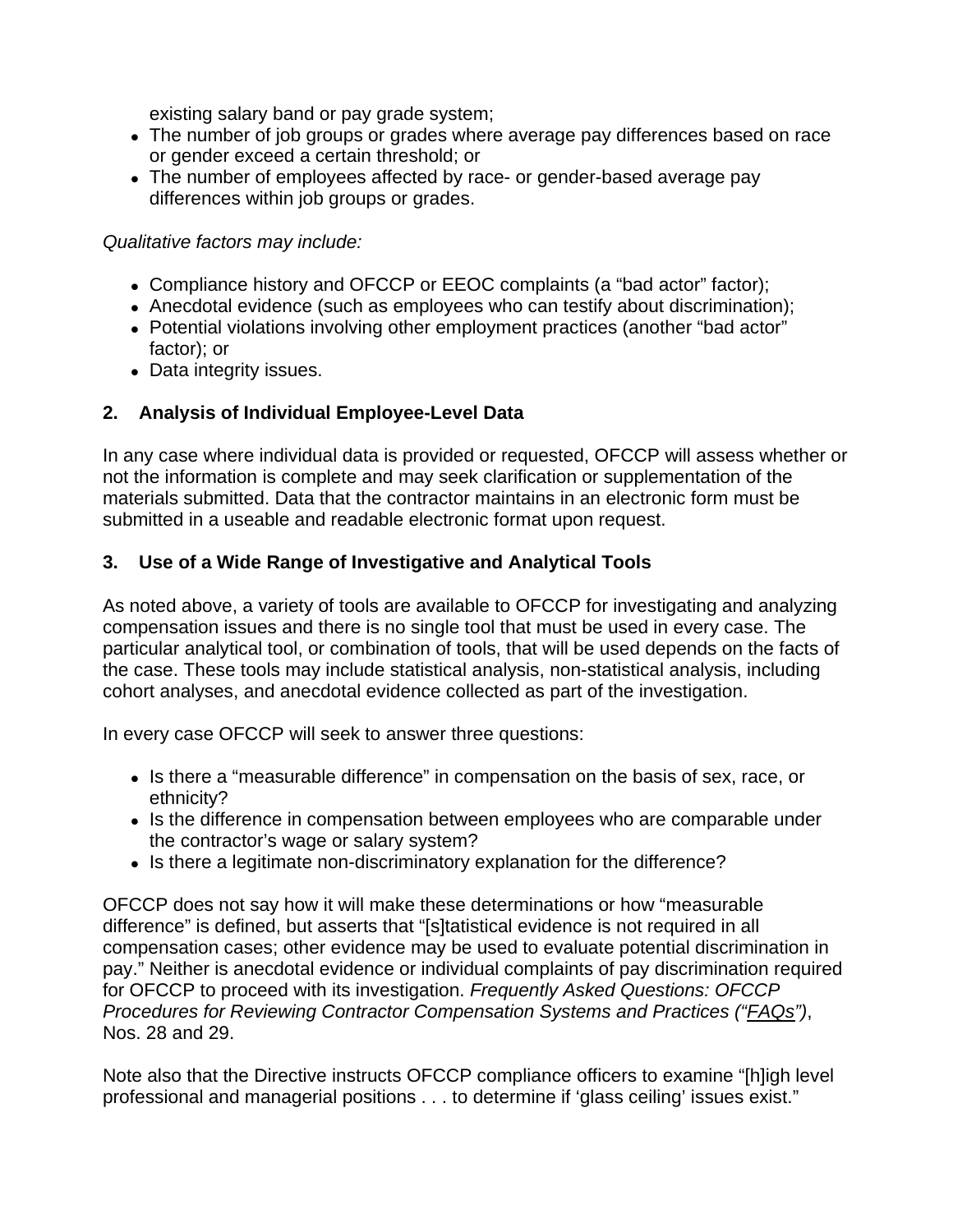#### **4. Consideration of All Employment Practices—Investigation of Any Observed Difference**

The Directive allows OFCCP compliance officers to conduct broad investigations into a host of other areas that theoretically affect compensation or have the potential to lead to compensation disparities. The compliance officer "may investigate any observed differences in pay, other earnings or benefits, job assignment/placement, training/advancement opportunities, differences in opportunities to increase compensation, or other unexplained differences."

#### **5. Develop Pay Analysis Groups That Are Larger Than Job Titles and AAP Job Groups**

After examination of all the data and information submitted by the contractor, OFCCP will develop pay analysis groups. A pay analysis group is a group of employees who OFCCP considers comparable for purposes of the contractor's pay practices and may include multiple job titles, units, categories, and job groups. Pay analysis groups are developed to examine possible systemic issues. The analysis may be based on groups that are larger than job titles and AAP job groups. OFCCP may use various pay analysis groups and conduct different types of statistical analysis or testing to determine whether discrimination exists. The analytical model used will initially test large pay analysis groups but OFCCP may conduct subsequent tests of smaller groups or individuals. OFCCP may conduct this analysis at the desk audit stage or may proceed to an onsite investigation even before conducting this analysis.

# **6. Investigate Systemic, Small Group, and Individual Discrimination**

OFCCP may examine the compensation data for systemic, small group, or individual discrimination based on its initial analysis. When the data are insufficient or inappropriate for regression analysis, OFCCP will look for possible small group or individual discrimination involving specific job titles, particular units, or locations. Individual or small group pay disparities will typically be analyzed under the disparate treatment theory of discrimination. Relevant factors in determining similarity may include tasks performed, skills, effort, level of responsibility, working conditions, job difficulty, minimum qualification, and other unspecified "objective factors."

# **7. Review and Test Contractor Factors Before Accepting the Factors for Analysis**

Typically, OFCCP asks the contractor what factors the contactor considered in making compensation decisions. Rather than accepting the contractor's criteria at face value, the Directive requires that OFCCP evaluate whether the factors offered by the contractor are relevant and consistently applied, and whether using the factor presents adverse impact issues. This evaluation can include interviews with contractor employees to verify the application of the factors to compensation decisions. Clearly, the Directive anticipates that OFCCP will have complete discretion to accept or reject factors provided by the contractor and to determine whatever analysis it deems appropriate, once again, on a case-by-case basis.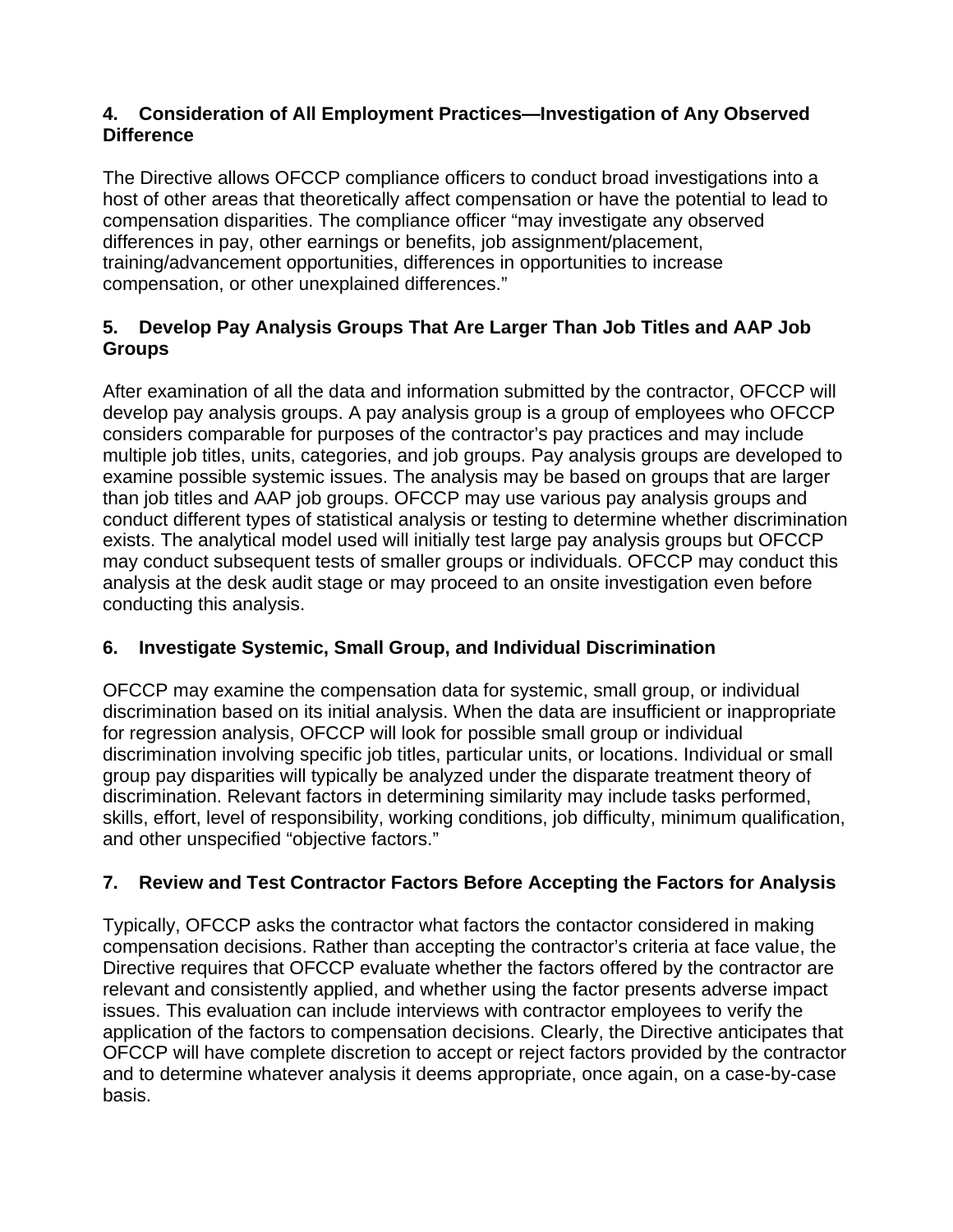#### **8. Conduct Onsite Investigation, Offsite Analysis, and Refinement of the Model**

After completing the previous steps in its compensation investigation, OFCCP will decide on a preliminary model to analyze the contractor's compensation data and will give the contractor an opportunity to provide any additional relevant information to be considered.

At that point, OFCCP may conclude the compensation investigation; decide to conduct an onsite audit, and/or and decide if refinements to the analytical model are needed.

If OFCCP alleges pay discrimination, remedies include make whole relief to victims, cessation of the discriminatory practice(s), and prevention of the violation's recurrence. Back pay and benefits, salary adjustments, modification of policies and procedures, providing training opportunities and job placements are all possible remedies, as well as legal action—including debarment—for contractors "who refuse to comply and for the worst offenders." *FAQs*, No. 32.

#### **What Do You Do Now?**

Contractors, beware! Despite OFCCP's considerable focus on perceived widespread compensation discrimination, it is well-known that the agency has had very limited success in actually finding such discrimination by federal contractors. Directive 307 puts contractors on notice that OFCCP intends to aggressively continue its search for systemic, small group, and/or individual discrimination with a broad arsenal of "flexible" and "caseby-case" investigative approaches.

In light of the above, we recommend the following actions:

- First of all, much of the investigative process outlined in Directive 307 is not new. If you have been through an OFCCP compliance review in the last three years, you will recognize some of the methodology that OFCCP has finally formalized in this Directive. OFCCP has had very little success with systemic pay discrimination cases but the "onesy twosy" cases using a cohort analysis have reaped monetary rewards for the agency and the alleged victims of discrimination.
- At least annually, conduct an analysis of your compensation system(s) to determine whether there are gender, race, or ethnicity-based disparities. This analysis, which is required by the affirmative action regulations at 41 C.F.R. § 60-2.17(b)(3), should be conducted under privilege.
- Do not rely on any single "trigger" or "indicator" test to analyze compensation. OFCCP has made it clear in its Notice of Rescission and Directive 307 that its investigative tools and methodologies are many and varied; it will not rely on the "2% or \$2000" threshold or any other threshold to limit its investigations into pay discrimination. Recognize also that OFCCP is not known for its consistency of investigative methodologies among regions, offices, or compliance officers; this fact has led to great frustration among the contractor community even beyond compensation investigations. Consider which "pay groupings" may be at issue in a compliance review: job groups, salary grades, functions, levels, etc. Note also that "pay analysis groups" may include groups of employees in different job titles, functions, levels, and categories who OFCCP believes are comparable for purposes